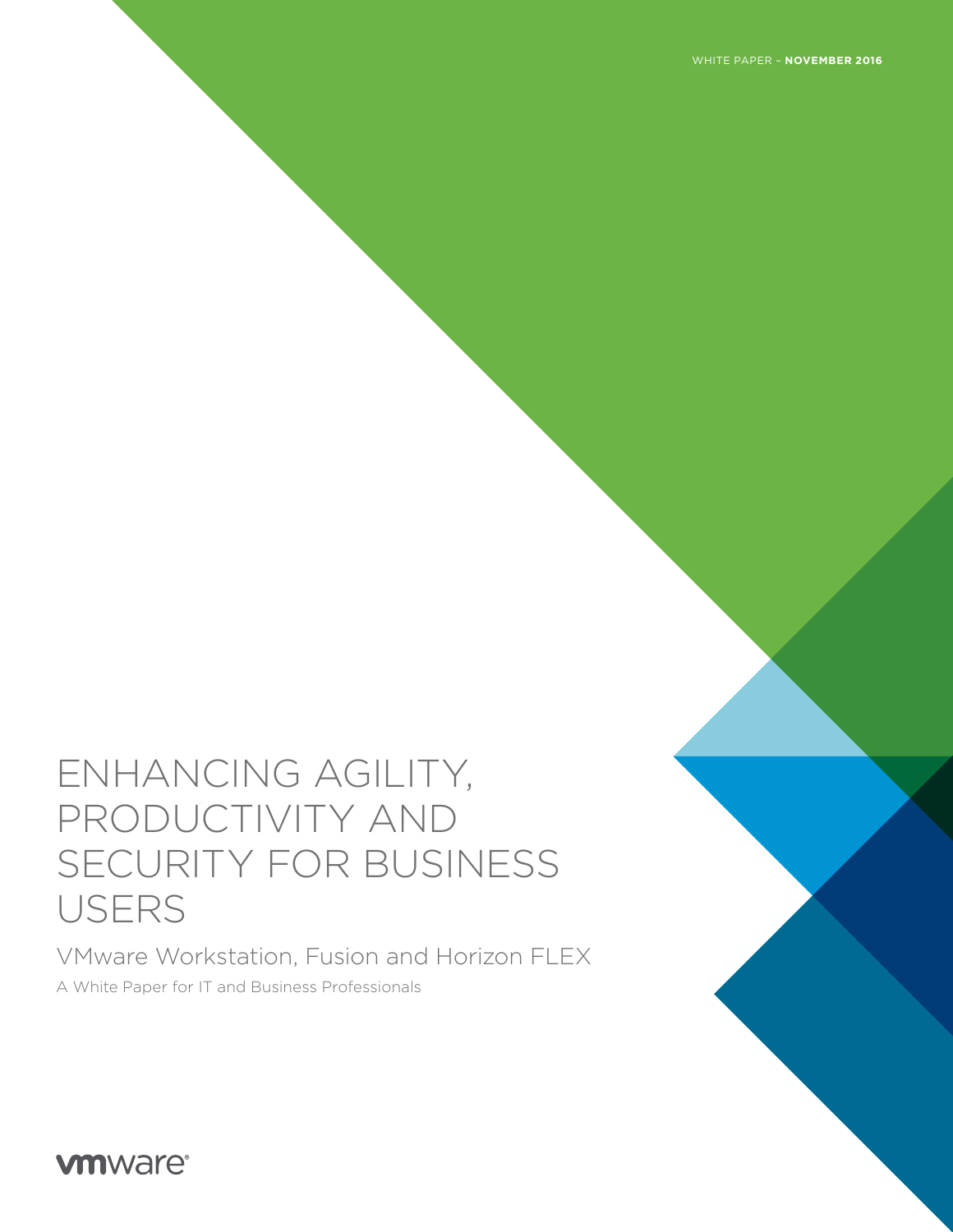### Table of Contents

| Overview                                                | 3 |
|---------------------------------------------------------|---|
| The Increasing Demands of Business Users                | 3 |
| Introducing VMware Horizon FLEX, Fusion and Workstation | 3 |
| Improving Business Agility                              | 4 |
| <b>Boosting Business User Productivity</b>              | 5 |
| Enhancing the Security of Business User Systems         | 7 |
| Learn More                                              | 7 |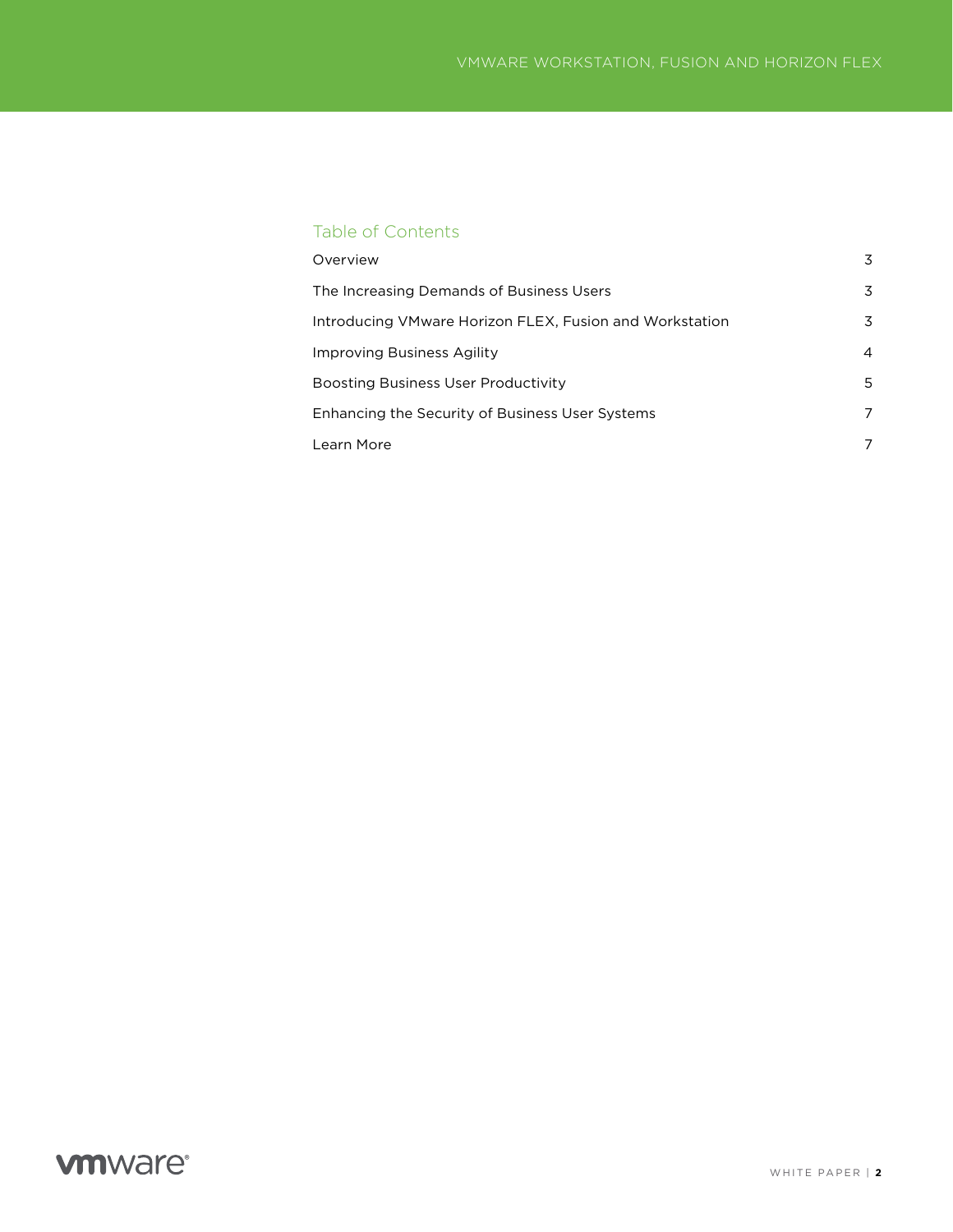#### <span id="page-2-0"></span>**Overview**

Anytime, anywhere access to work is a basic need in your business. Whether it's salespeople, field technicians, remote employees, contractors, or power users in the office, people are less and less physically connected to your network or data center. The new digital workspace features virtualized laptops, desktop and workstations; a variety of personal systems and smart devices that may be part of BYOD and BYOPC programs; and a diverse app ecosystem with desktop, remote, mobile, SaaS and Universal apps.

These shifts have created tremendous complexity for IT professionals responsible for deploying and managing the systems business users need to be productive while also protecting the enterprise.

This white paper discusses how VMware Workstation™, VMware Fusion® and VMware Horizon® FLEX™ can help enhance business performance and drive down costs by ensuring business users can work anytime, anywhere, on any Intel x86-based device. It also highlights how you can provide secure and easy access to mission-critical legacy applications on modern hardware, and reduce the downtime and shipping costs associated with deploying new user equipment.

#### The Increasing Demands of Business Users

Today, there over 1.3 billion mobile workers worldwide\*, leveraging more devices and operating systems than ever before. Long gone are the days when most users did their work from one system and one location. Today's businesses work from anywhere, at any hour, on a variety of operating systems and devices. Users expect and require secure access to their applications and content from wherever they may be.

This is all part of an accelerating pace as businesses look to speed innovation and responsiveness to gain meaningful advantage over their competition. The business loves it, but it creates a variety of challenges for the IT professionals tasked with supporting the needs of these business users. For example:

- Keeping systems and applications up to date
- Managing many more applications both on-premesis and in the cloud
- Providing secure access to legacy applications
- Accommodating different business user preferences whether it's hardware, OSs, applications, or devices

#### Introducing VMware Horizon FLEX, Fusion and Workstation

Horizon FLEX, Fusion and Workstation offer organizations unparalleled agility, productivity and security while ensuring business users can work anytime, anywhere, across any Intel x86-base device. VMware delivers corporate desktops to laptops and PCs you don't necessarily own - either for mergers and acquisition, contractors, field technicians, or as an enabler in BYOPC and Mac initiatives, even when offline. By delivering Windows on a Mac, Linux on Windows, or any combination of over 200 supported operating systems, VMware can accelerate user acceptance and productivity, while driving down costs.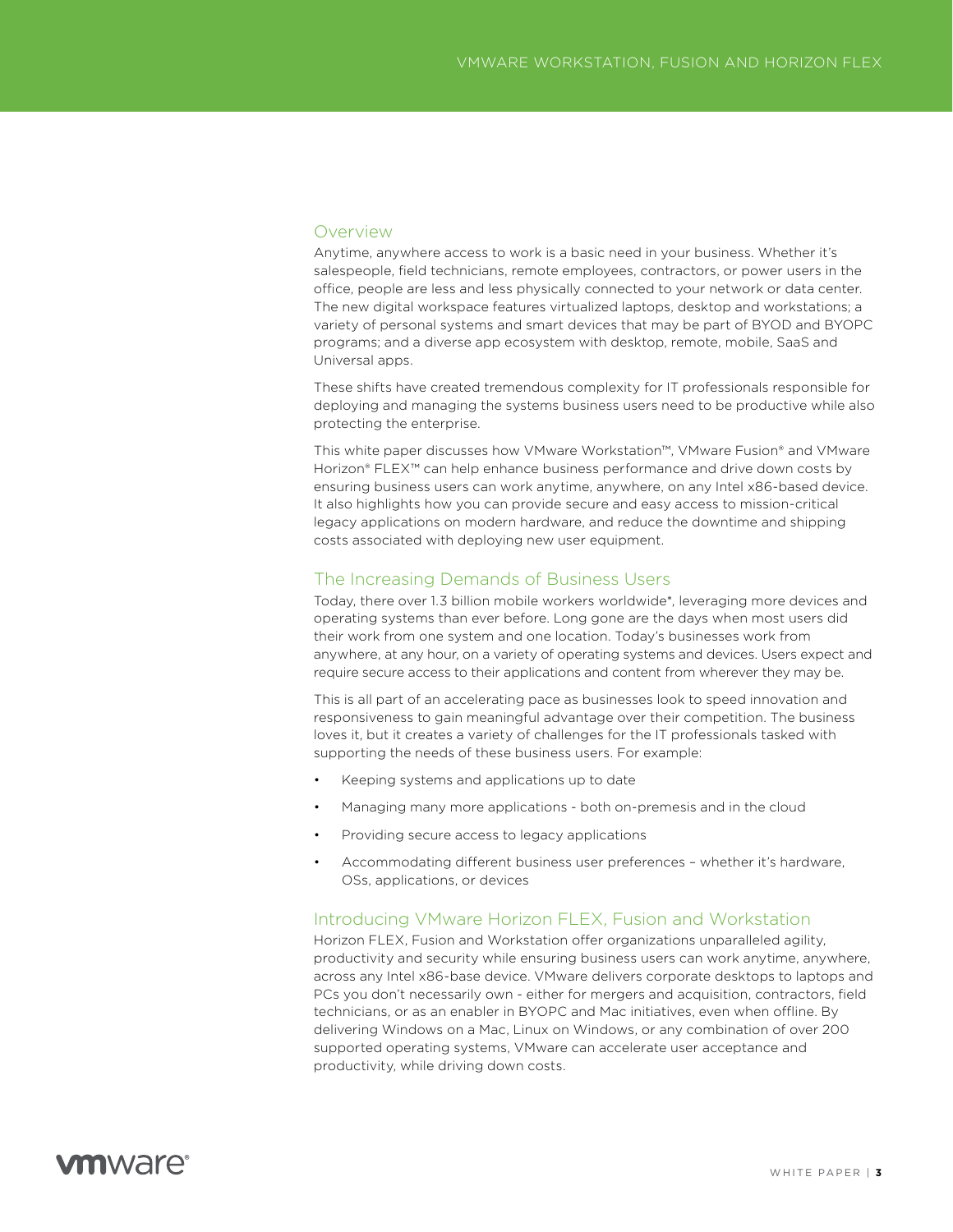### <span id="page-3-0"></span>Improving Business Agility

Business is dynamic. Needs change quickly. New opportunities open up, others close. Your business users might need more capacity or access to new applications – from wherever they are and on whatever new device they might be using. IT groups are expected to respond to meet these demands in an efficient and timely manner, while maintaining control.

With Horizon FLEX, Workstation and Fusion, IT teams can deliver on the business's operation and technical needs, while retaining complete functionality and control of nearly any x86-based operating system. With VMware virtual machines, the hardware resources are 'abstracted' from the physical system, making that complete operating system portable, hardware agnostic, scalable and secure. This gives business users and IT admins the flexibility needed to stay ahead of today's technology curve while responding to the fast changing needs of the business.

VMware increases business agility in multiple ways:

#### • **Running Windows on a Mac (without rebooting)**

Business users can continue running the Windows applications they can't live without on the laptop they love, side-by-side, sharing files and system resources with their Mac applications – quickly and reliably.

#### • **Running Linux on Windows or Mac (without rebooting)**

The ability to run a second operating system is perfect for business users that refuse to compromise. VMware gives them side-by-side access to Linux (and 200 other supported OSs) applications from either their Mac or Windows PC and tablet. They can even turn that upside down, and put Windows (et al.) on their Linux machine.

#### • **Reducing laptop and PC management costs**

With VMware, you can reduce both CapEx and OpEx costs associated with operating remote laptops with centrally controlled, cloud-deployed, local virtual desktops. It's also easy to reclaim software licenses when de-commissioning BYOPC workers.

#### • **Eliminating laptop provisioning costs**

With the ability to remotely enable and refresh virtual desktops for remote offices and mobile workers, you can get new resources up and running quickly, prevent downtime and save on time and costs shipping equipment back and forth.

With so many different users and systems to manage, Horizon FLEX, Fusion and Workstation enable IT teams to stay ahead of the needs of users and equip the business to respond to changing market dynamics.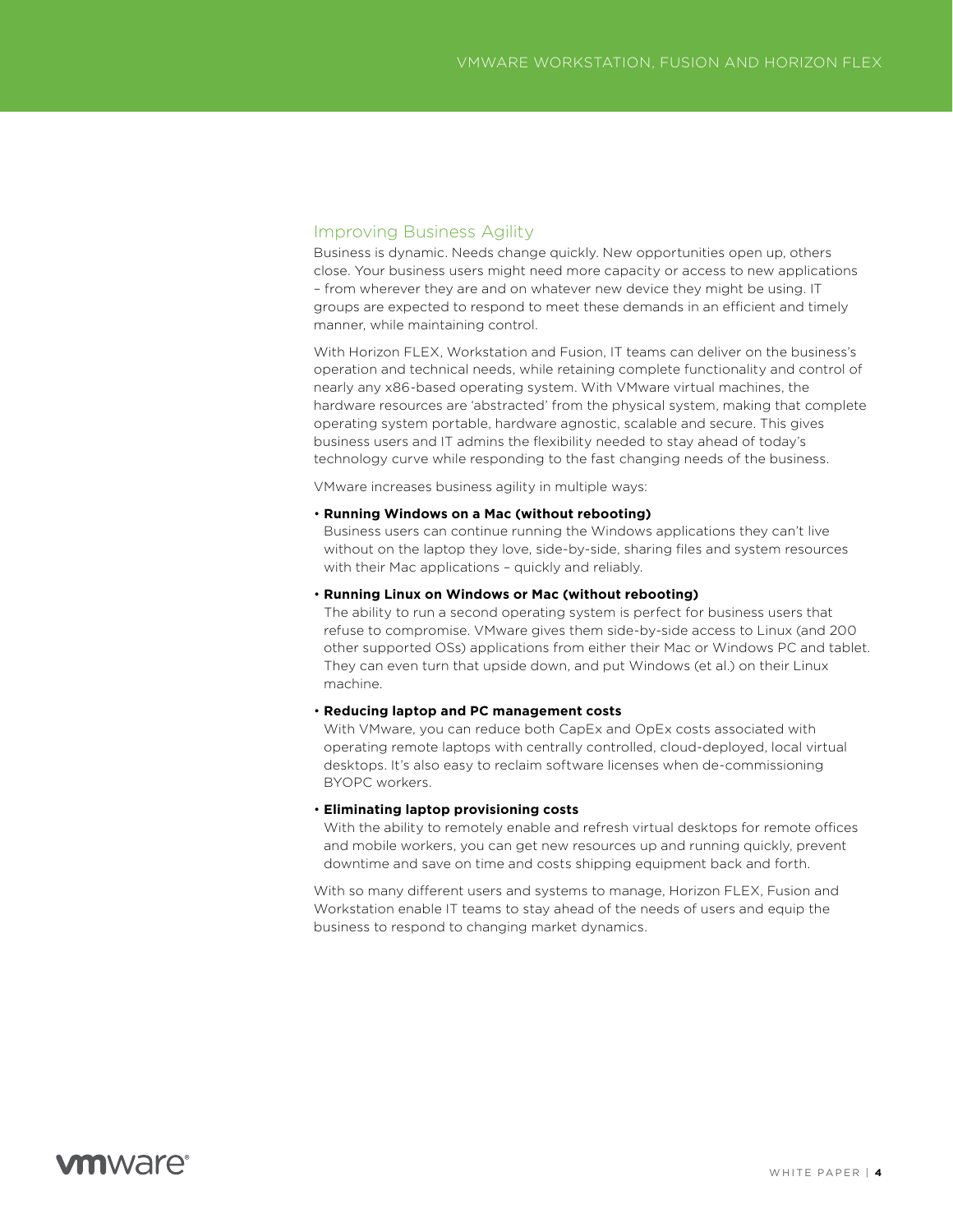#### <span id="page-4-0"></span>USE CASE – PROVISIONING CORPORATE DESKTOPS

In today's workplace, IT teams deal with a diverse set of user preferences. Not everyone wants the same setup. Some want to run Windows, others Mac, others Linux. And different users need access to different applications from different devices. You have contractors, road warriors, field technicians, etc. with a variety of different needs. You also have to control the access different users have to different systems. While some of these preferences may be subjective, a lot of them have a significant impact on user (and business) productivity.

VMware enables IT teams to manage all of this complexity and diversity from a single point. So you can equip your business users with the tools they need to be productive while maintaining necessary standards and control for the company. Unlike VDI systems, which run from a centralized server and limit user functionality and performance, Workstation, Fusion and Horizon FLEX give IT teams the power to:

- Rapidly deploy secure, full-featured, containerized desktops for power users, contractors, road-warriors and field workers on PCs and Macs.
- Manage the desktops from a central point via highly-granular, role-based policies that automatically control who, what, when and how they interact with other systems.
- Automatically verify user info to ensure the right applications and permissions are enabled for each user.
- Allow business users to run multiple Windows and Linux desktops on the same laptop simultaneously for added flexibility and convenience.
- Reduce both CapEx and OpEx costs associated with operating remote laptops.

#### Boosting Business User Productivity

As technology becomes a primary driver for organizational productivity, IT teams' ability to respond quickly to evolving business and user needs is critical. Workstation, Fusion and Horizon FLEX provide fast, easy access to computing tools and resources that might normally require multiple physical systems, or a corporate desktop environment tailor-made for the employees' needs. As a result, new business opportunities can be capitalized on by easily transferring secure virtual machines to new hardware without reconfiguration or rebuilding. Business users are never without the systems and applications they need. And lost or damaged systems can be replaced without unnecessary downtime or prohibitive costs.

There are several key capabilities that enable IT to get business users up and running faster and make them more productive:

#### **• Embracing the BYOPC culture**

IT can quickly enable business users, contractors and any remote resources with standardized corporate desktops running on user-owned Macs and PC that are policy secured and Active Directory authorized.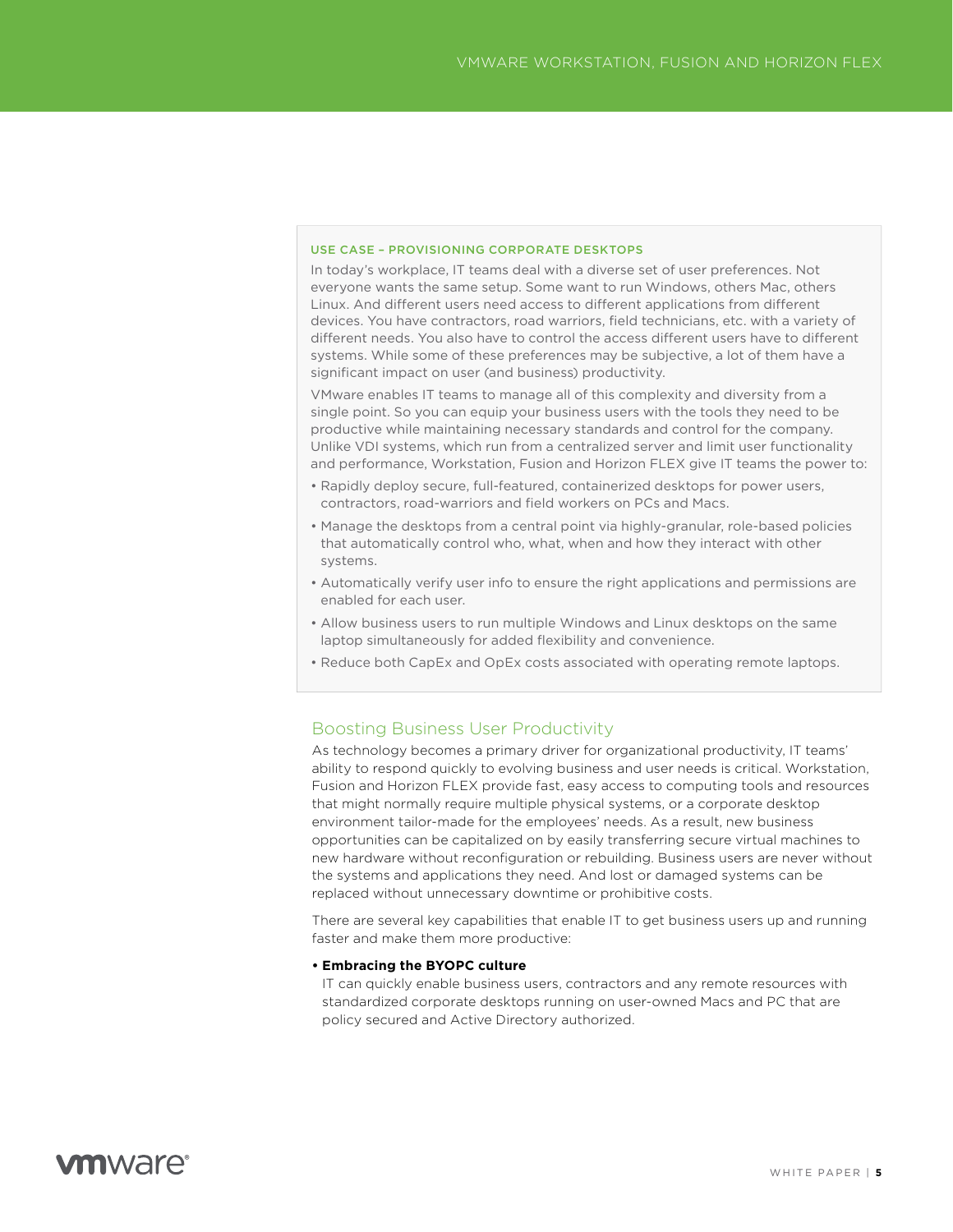#### <span id="page-5-0"></span>**• Extending the life of legacy applications**

Your organization may depend on any number of older, legacy applications that remain mission-critical to the business. Workstation, Fusion and Horizon FLEX enable IT teams to deploy these applications on modern hardware while taking advantage of compliance and security technologies available for the latest host operating systems.

#### **• Focusing on the application that matters**

With VMware, business users can seamlessly access applications from multiple operating systems on separate monitors, desktops, or side-by-side – whatever they need to be more productive.

#### **• Accessing desktops from anywhere, even offline**

For road-warriors and offshore development, virtual machines are a better way of securely delivering a local desktop that doesn't rely on a fast network connection.

#### USE CASE – ACCESSING AND EXTENDING THE LIFE OF LEGACY APPLICATIONS

Many enterprises are still running a variety of legacy applications; e.g., accounting and manufacturing systems, that require old hardware and operating systems like Windows XP. A lot of these applications are mission-critical and business users need access to them on a frequent basis. While it's inefficient for the business to keep them running on these dedicated, older systems, it's cheaper and less disruptive than re-writing the applications.

With Workstation, Fusion and Horizon FLEX, IT teams don't need to make this trade-off. They can simplify management while reducing hardware requirements at the same time.

- You can run these applications in virtual containers on modern hardware and make access as easy as any modern app.
- Workstation and Fusion also fill any security holes that might exist in the legacy applications and operating systems. The older applications run without risk because they are encapsulated in a VM on a system with a different 'Host' operating system like Windows 10, Linux or macOS.
- And Horizon FLEX allows IT to manage the legacy applications from a single point in the cloud, execute them, unchanged within their trusted environments, and connect them so they can interact with other systems as needed.
- One government agency is running a series of 40-year old, MS-DOS applications using Workstation and Horizon FLEX. Prior to moving the application to a VM, the business users had to carry five different laptops with them, a different one to access each of the applications. Today, those same applications running on VMware, can be accessed by a single laptop.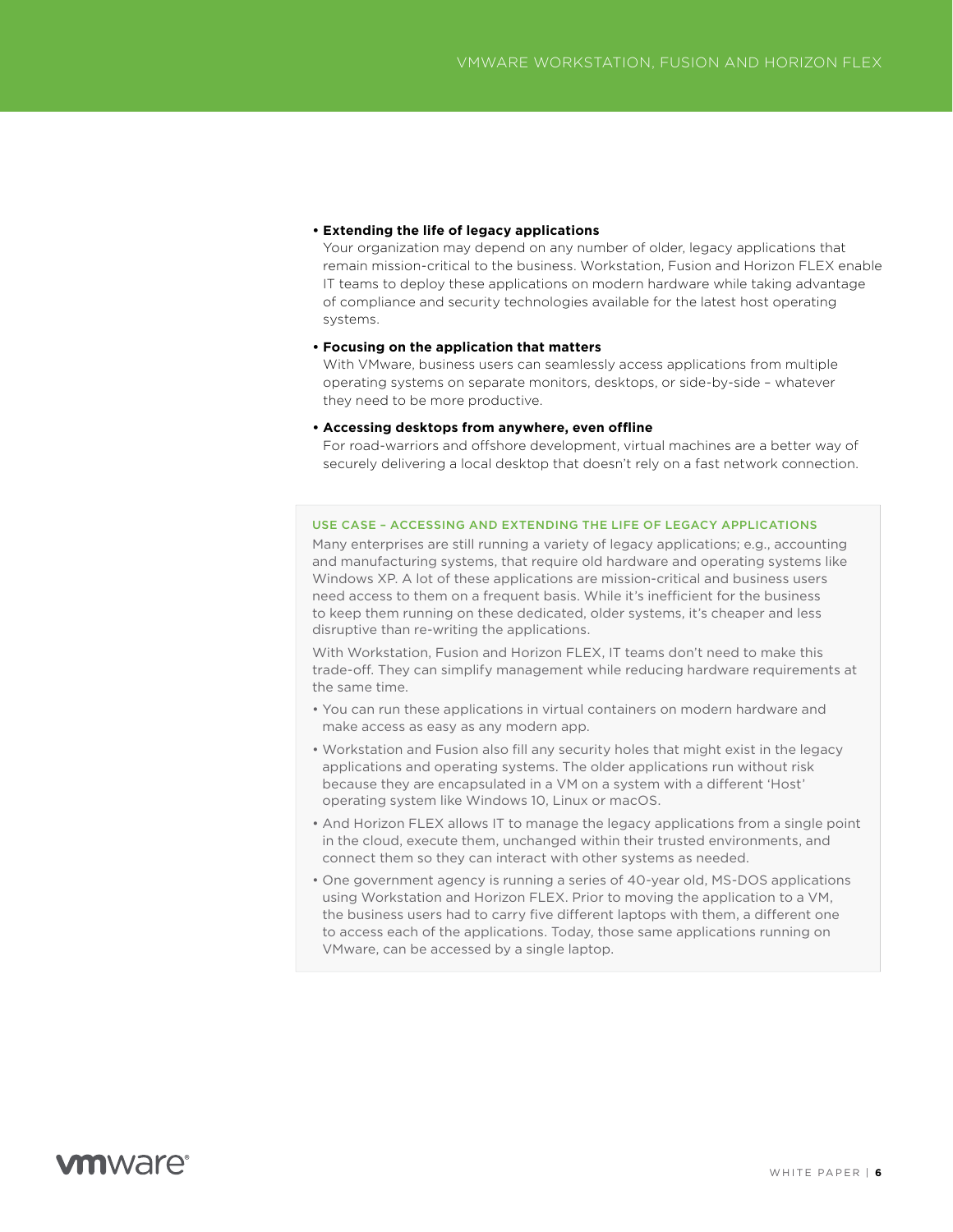### Enhancing the Security of Business User Systems

Cyber security ranks as one of the most important topics in any CIO survey in the last 12 months. That concern only increases when you ask them about the dramatic increase in the number of mobile and remote systems connected to their enterprise systems.

Workstation, Fusion and Horizon FLEX are built on over 15 years of virtualization excellence and provide the most stable and secure local desktop virtualization platform in the industry. Thanks to powerful security features such as policy restrictions and encryption, VMware enables IT teams to manage access, isolate enterprise data, and control all traffic to and from virtual machines. As a result, millions of IT administrators, developers and office workers rely on VMware today. Some of the ways VMware enhances enterprise system security include:

#### **• Enforced time-based restrictions**

With VMware, IT can create time-bound, encrypted, local virtual desktops for business users that auto-expire and can even remove themselves from remote machines.

#### **• Enforced desktop isolation**

VMware enables the separation of personal and work-related files by isolating the virtual hard disk from the physical, controlling copy and paste functionality, and restricting drag and drop.

#### **• Restricted external device access**

VMware protects enterprise data by incorporating policies that restrict the use of USB memory cards, flash drives, video cameras and any other 3rd party devices plugged into a laptop.

#### **• World class support and a global community**

VMware offers world-class 24x7 support in a variety of packages to suite your needs: ranging from free to full SLA-backed phone support, coupled with an extensive and active community ready to help.

### Learn More

With over 15 years of virtualization excellence, millions of satisfied customers, and a collaborative global community, Workstation and Fusion are the #1 choice for businesses and their IT teams. Whether they are dealing with the diverse user needs and preferences of the business, or trying to manage access to mission critical legacy systems running on old hardware and OSs, businesses of all shapes and sizes depend on these solutions to improve their organization's **agility**, boost **productivity** and enhance system security.

See what Workstation and Fusion can do for your business.

Mac users can try Fusion Pro for free at www.vmware.com/products/fusion-pro

And Windows and Linux users can try Workstation for free at www.vmware.com/products/workstation.

[\\*h](*http://fliplet.com/blog/enterprise-mobility-statistics-infographic/)ttp://fliplet.com/blog/enterprise-mobility-statistics-infographic/